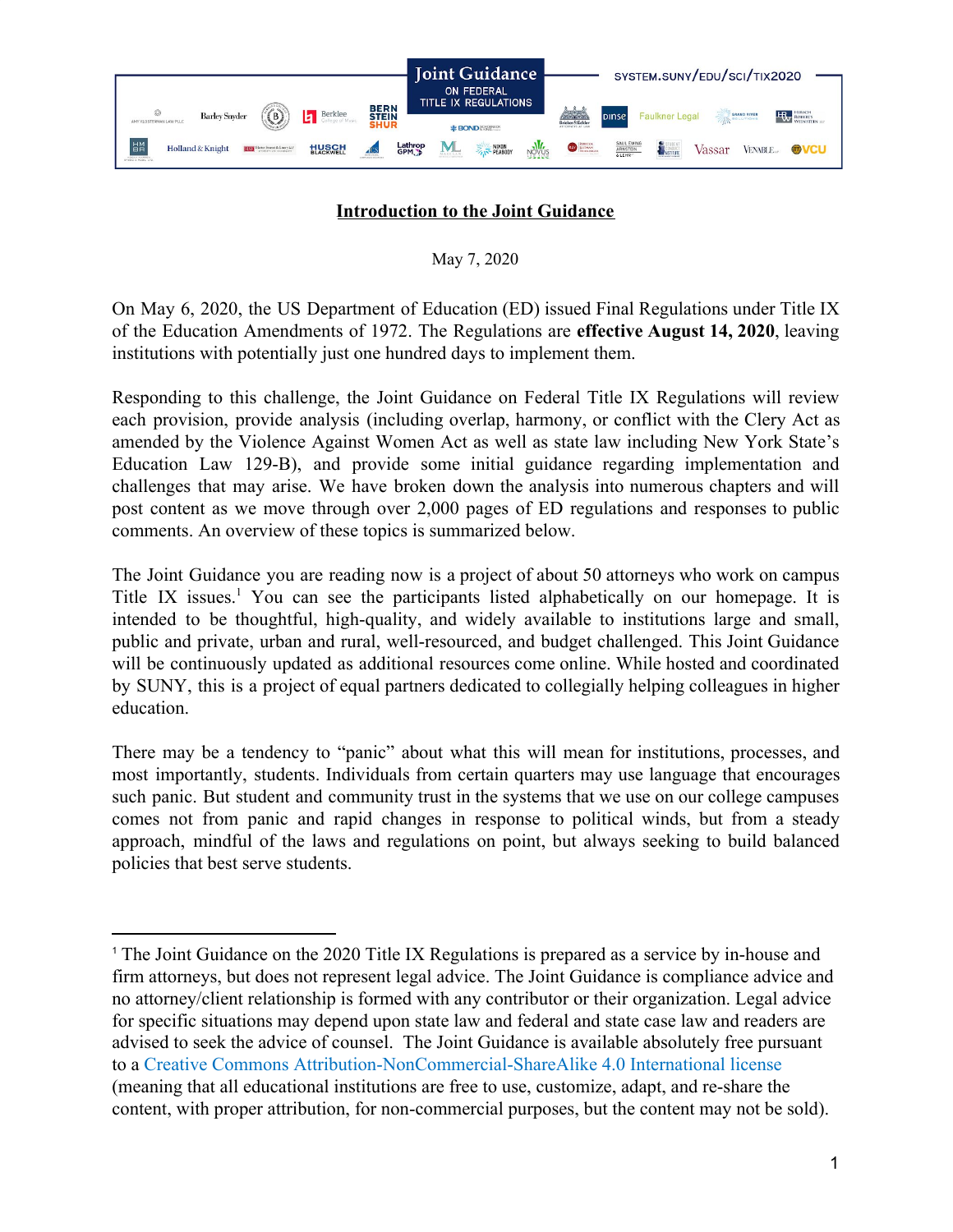The intent of this Joint Guidance is firmly *not* to sow or contribute to panic but to provide clear, plain-language analysis and compliance guidance, as well as an update on the effective date, litigation and legislation that may postpone effectiveness, and compliance resources that are available for use. There may be several more steps before institutions have to implement the changes in these regulations, and we urge a thoughtful, campus-specific, approach (prepared in partnership with your campus or outside counsel, and mindful of your state and local laws and regulations) rather than jumping into major changes before full consideration.

Further, we recognize that these Regulations come amidst the significant challenges of responding to a global pandemic. This may pose additional challenges for institutions trying to meet the obligations of these Regulations.

# **A Brief History of the Title IX Regulations**

In 2016, with the start of the new administration in Washington, schools understood Title IX through the lens of Policy [Guidance](https://www2.ed.gov/about/offices/list/ocr/docs/shguide.html) issued in 2001, as well as Dear Colleague Letters (DCL's) issued in [2011](https://www2.ed.gov/about/offices/list/ocr/letters/colleague-201104.html), [2014](https://www2.ed.gov/about/offices/list/ocr/docs/faqs-title-ix-single-sex-201412.pdf), and [2015.](https://www2.ed.gov/about/offices/list/ocr/letters/colleague-201504-title-ix-coordinators.pdf) On September 7, 2017, Secretary Betsy DeVos announced that the administration would be taking a different approach and would issue regulations under Title IX of the Education Amendments of 1972. On [September](https://www.ed.gov/news/press-releases/department-education-issues-new-interim-guidance-campus-sexual-misconduct) 22, 2017, ED withdrew the 2011 and 2014 DCL's, leaving in place the 2001 and 2015 DCLs, and issued a new 2017 set of questions and answers.

On November 29, 2018, ED issued Proposed [Regulations](https://www.federalregister.gov/documents/2018/11/29/2018-25314/nondiscrimination-on-the-basis-of-sex-in-education-programs-or-activities-receiving-federal) and set a comment period. By the close of the comment period in February 2019, ED had received 124,196 comments from a wide variety of interest groups, regulated colleges and universities, students, activists on all sides of the political spectrum, and other interested parties.

The Department reportedly reviewed these comments and submitted Final Regulations to the Office of Management and Budget (OMB) which conducted a review pursuant to Executive Order 12866. OMB conducted dozens of meetings regarding the regulations.

ED's Office for Civil Rights (OCR) issued its first guidance document on sexual harassment in 1997 in response to a growing number of complaints filed with the agency. The Guidance, "Sexual [Harassment](https://www.govinfo.gov/content/pkg/FR-1997-03-13/pdf/97-6373.pdf) Guidance: Harassment of Students by School Employees, Other Students, or Third [Parties](https://www.govinfo.gov/content/pkg/FR-1997-03-13/pdf/97-6373.pdf)," had been published in the Federal Register for notice and comment prior to final issuance. As explained in the preamble to the Guidance, OCR had also first held a series of meetings with groups representing students, teachers, school administrators, and researchers. In these discussions, OCR gained valuable information regarding the realities of sexual harassment in schools, as well as information regarding promising practices for identifying and preventing harassment. These insights and learning were reflected in the Guidance.

Shortly after issuance of the Guidance, the Supreme Court issued decisions in *Gebser v. Lago Vista Independent School District*, 524 U.S. 274 (1998), and *Davis v. Monroe County Board of*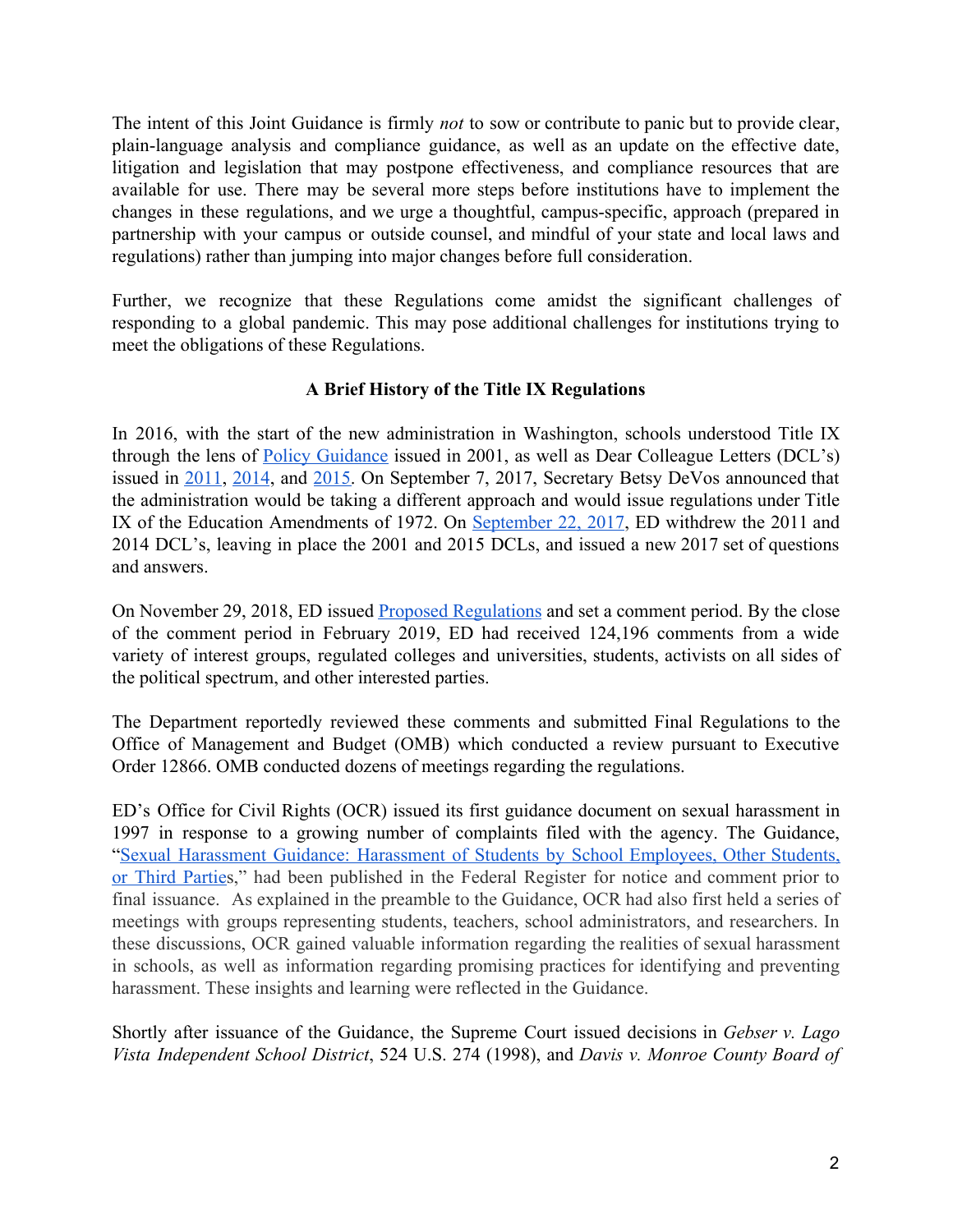*Education*, 526 U.S. 629 (1999). These decisions were the first by the Court to recognize that sexual harassment can be a form of discrimination prohibited by Title IX. The Court held that a school can be liable for monetary damages if a teacher or other student sexually harasses a student, an official who has authority to address the harassment has actual knowledge of the harassment, and that official is deliberately indifferent in responding to the harassment. The Court explicitly stated that the liability standards established in those cases are limited to private actions for monetary damages, whereas Federal agencies such as OCR could "promulgate and enforce requirements that effectuate [Title IX's] nondiscrimination mandate," even in circumstances that would not give rise to a claim for money damages. *Gebser*, 524 U.S. at 292.

In response, OCR once again held a series of stakeholder meetings before publishing the "Revised Sexual Harassment Guidance: Harassment of Students by School Employees, Other Students, or Third Parties" in the Federal Register for notice and comment. The final Guidance issued in 2001, reaffirmed much of the 1997 Guidance by grounding its standards in the Title IX regulations, distinguishing them from the standards applicable to private litigation for money damages, and clarifying their regulatory basis as distinct from Title VII of the Civil Rights Act of 1964.

Over the next 10 years, OCR noticed a trend in the nature of the sexual harassment complaints filed with the agency. While many involved allegations of verbal or physical sexual harassment, a growing number involved allegations of sexual violence specifically. Responses to the complaints and media reports indicated that many schools did not understand that sexual violence was a form of sexual harassment -- paraphrasing, unwelcome conduct of a sexual nature that was sufficiently serious to interfere with a student's education. As a result, OCR issued the 2011 DCL, extending the standards in the 2001 Guidance to specifically address a school's responsibility to respond to sexual violence. The DCL was developed by staff in OCR's headquarters, without public input from stakeholders or even from OCR's regional staff. Not surprisingly, then, the DCL raised a number of additional questions. OCR attempted to respond to a number of these questions in its 2014 DCL (taking the form of a Q&A document).

On September 7, 2017, Secretary DeVos gave a major [speech](https://www2.gmu.edu/news/446871) at George Mason University where she foreshadowed major changes to OCR's approach to Title IX. A few weeks later, on September 22, 2017, the Department withdrew the 2011 and 2014 DCL's and issued a new DCL. The DCL noted that the 2001 Guidance remained in effect, but set out a different approach to investigations than in the 2011 and 2014 DCLs -- in particular, with an increased emphasis on protections to be provided to respondents during investigations.

This emphasis was even more apparent in the proposed regulations issued in 2018. The proposed regulations -- applicable to all forms of sexual harassment, including sexual violence - also largely abandoned the distinctions made in the 2001 Guidance between administrative enforcement and private suits for damages. Instead, the agency would apply the "deliberate indifference" standard set out by the Supreme Court (as interpreted in the proposed regulations) in its enforcement activities. In addition, among other things, the proposed regulations narrowed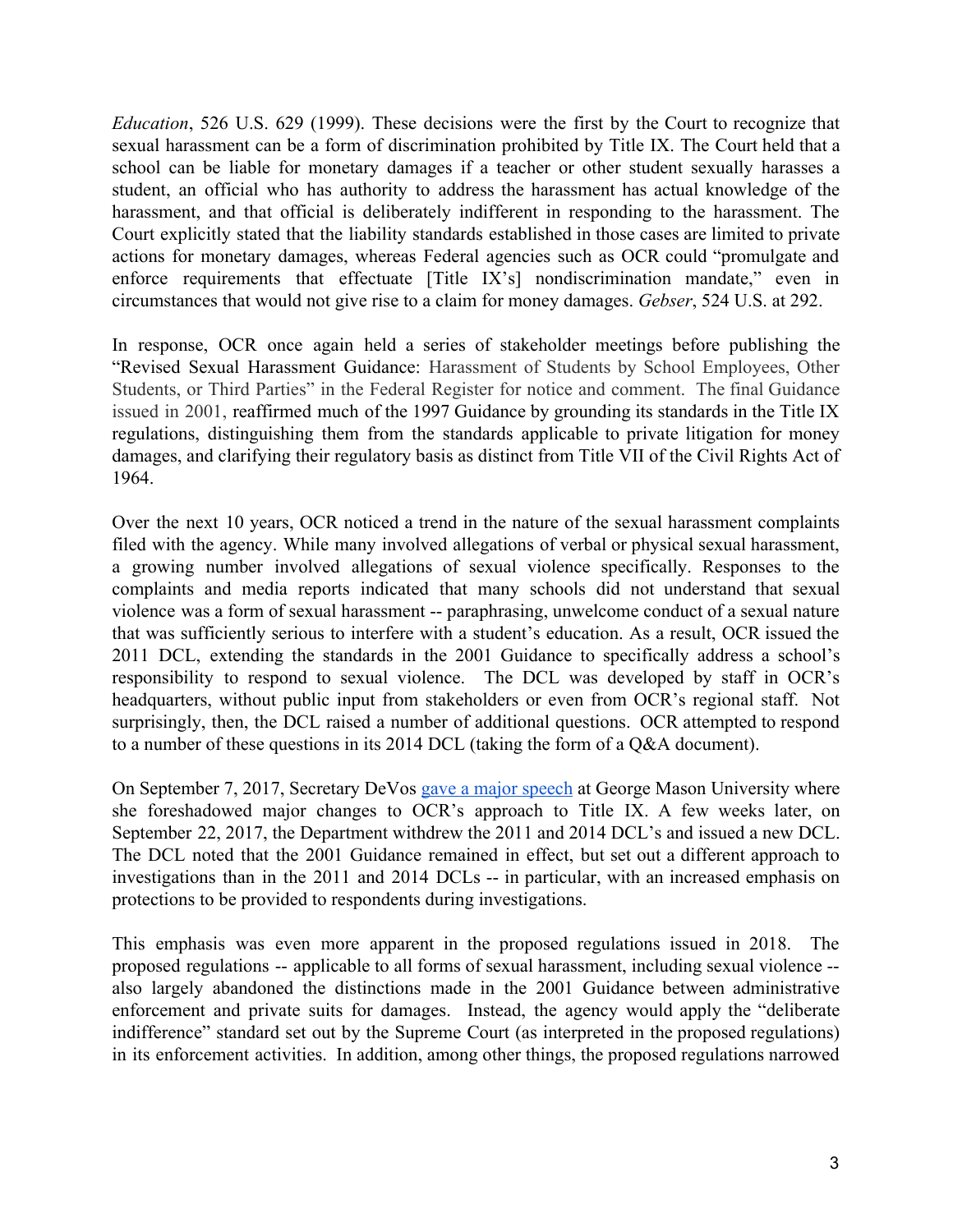the definition of sexual harassment, required actual notice to a school official with the authority to take corrective action (with a broader view of notice for the K-12 setting), limited a school's responsibility to harassment taking place on campus or otherwise in the context of an educational activity, and imposed what amount to specific requirements for grievance procedures for the investigation and adjudication of complaints (including a "safe harbor" for schools implementing those requirements).

## **Overview of the Joint Guidance**

In the Final Regulations, the Department hews to the concepts introduced in the Proposed Regulations, and adds a number of significant and fairly detailed requirements to the mandated grievance process while removing other requirements initially proposed in 2018. Some headlines include the requirement for a hearing in college and university complaints but not in the K-12 setting, detailed notice requirements, detailed letters after findings and appeals, detailed requirements for access to evidence that the institution intends to rely upon and evidence that it does not, and a requirement for live contemporaneous cross-examination by the advisor of choice of the participating parties.

This Joint Guidance will be updated regularly to provide more detail on each of these provisions, including:

### 1. **Summary of The Final Regulations**

2. **Key Issues in The Preamble**

#### 3. **Changes From The Proposed Regulations**

*See also Title IX Text for Text Proposed to Final Comparison and Title IX Summary Proposed to Final Comparison, available at system.suny.edu/sci/tix2020*

4. **Effective Date:** The effective date for these regulations will be August 14, 2020 and will apply prospectively.

## 5. **Section By Section Analysis**

- 6. **Directed Questions**
- 7. **Interaction With Other Federal Laws, Regulations, and Guidance**
- 8. **Select State and Local Issues**